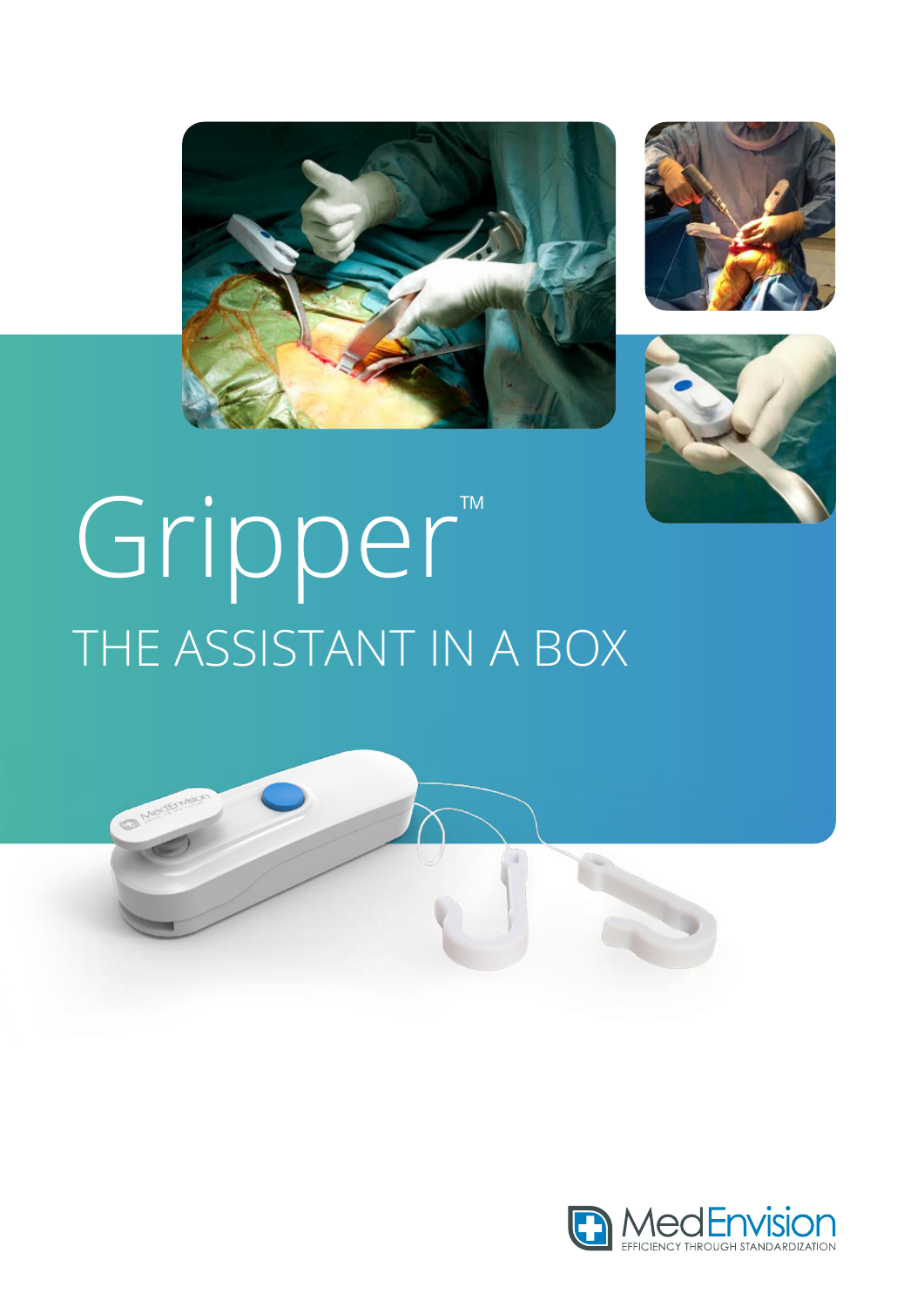# Gripper THE ASSISTANT IN A BOX

THE GRIPPER™ ALLOWS THE SURGEON TO CONTROL THE RETRACTOR WITHOUT EXTRA HELP FROM AN ASSISTANT



Human capital is the most important resource in the OR so it is extremely important that people can function efficiently. The Gripper<sup>™</sup> allows a stable retractor positioning so that nursing staff can now be deployed much more effectively during the procedure or in preparation for other operations.

A well-managed OR could result not only in a high surgical turnover but also in reduced postoperative complications, improved patient outcomes, greater patient satisfaction, improved ergonomics and increased productivity.

**By using the Gripper™, surgeons are back in charge of their instruments. They determine the positioning, the force with which the retractors are placed and how long they stay in place. This allows the surgeons to be 100% focused on their job while the scrub is always one step ahead because he/she doesn't have to hold instruments.**

# $\mathcal{C}$

### **24/7 AVAILABILITY**

The Gripper™ is the assistant that is always sterile and available 24/7. In case of limited availability of staff, the procedure (scheduled or trauma) will not have to be postponed and will therefore not affect the efficient functioning of the OR.

## STREET-VIEW **EFFICIENT STAFF ALLOCATION**

Because the Gripper™ replaces hand held retractors, they enable nurses to be allocated for more productive and urgent operations. This leads to parallel processing and efficient allocation of the OR staff.

## $\bullet$ **BETTER TISSUE PRESERVATION**

By using the Gripper™ the surgeon determines the force applied on the retractor which reduces the cutting effect on the bone and soft tissues. During fluoroscopy the retractor does not need to be removed which again reduces damage to the soft tissues.

### 86 **INCREASED STABILITY**

The surgeon places the Gripper™ with the correct force and direction so that the retractor can be positioned accurately and stable. The Gripper™ remains stable in its position even under the most demanding circumstances.

### $\bigodot$ **OPTIMAL VISIBILITY**

retractors.

#### The Gripper™ is connected to the side of the table improving the surgeon's view of the surgical field and anatomical landmarks of which are not obstructed by the staff holding

### $U<sub>0</sub>$ **IMPROVED EFFICIENCY**

By using the Gripper™ the surgeon can focus 100% on the surgery without any distraction. The Gripper<sup>™</sup> gives the surgeon more control over the procedure and makes it possible to standardize the process. Standardization leads to optimized efficiency, improved economics and increased productivity.

| <b>ITEM</b>             | <b>DESCRIPTION</b>            | <b>ART. CODE</b>  | <b>UNIT</b> | <b>PACKED PER</b> |
|-------------------------|-------------------------------|-------------------|-------------|-------------------|
| Gripper™                | Self Retracting System        | <b>ME-GR 1000</b> |             |                   |
| <b>Fixation Devices</b> | Fixation Device Hip Set       | ME-FD 1000        | <b>SET</b>  |                   |
|                         | Fixation Device Table Adapter | ME-FD 3000        | SFT         |                   |
|                         | Fixation Device Knee Set      | ME-FD 4000        | SE I        |                   |

Nieuwlandlaan 101 3200 Aarschot - Belgium

info@medenvision.com **www.medenvision.com**

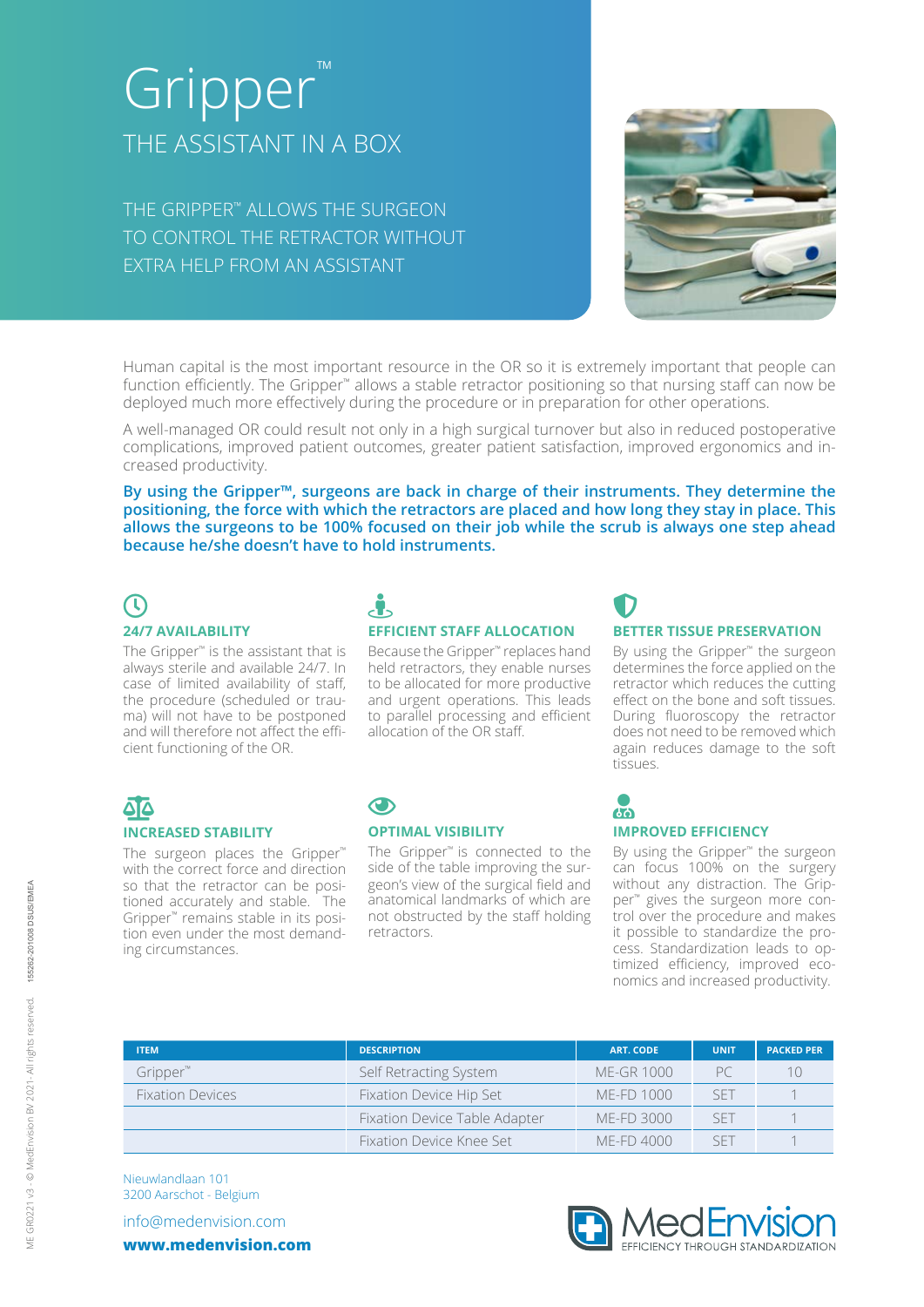





# EsySuit" ONE MINUTE DRAPING SYSTEM